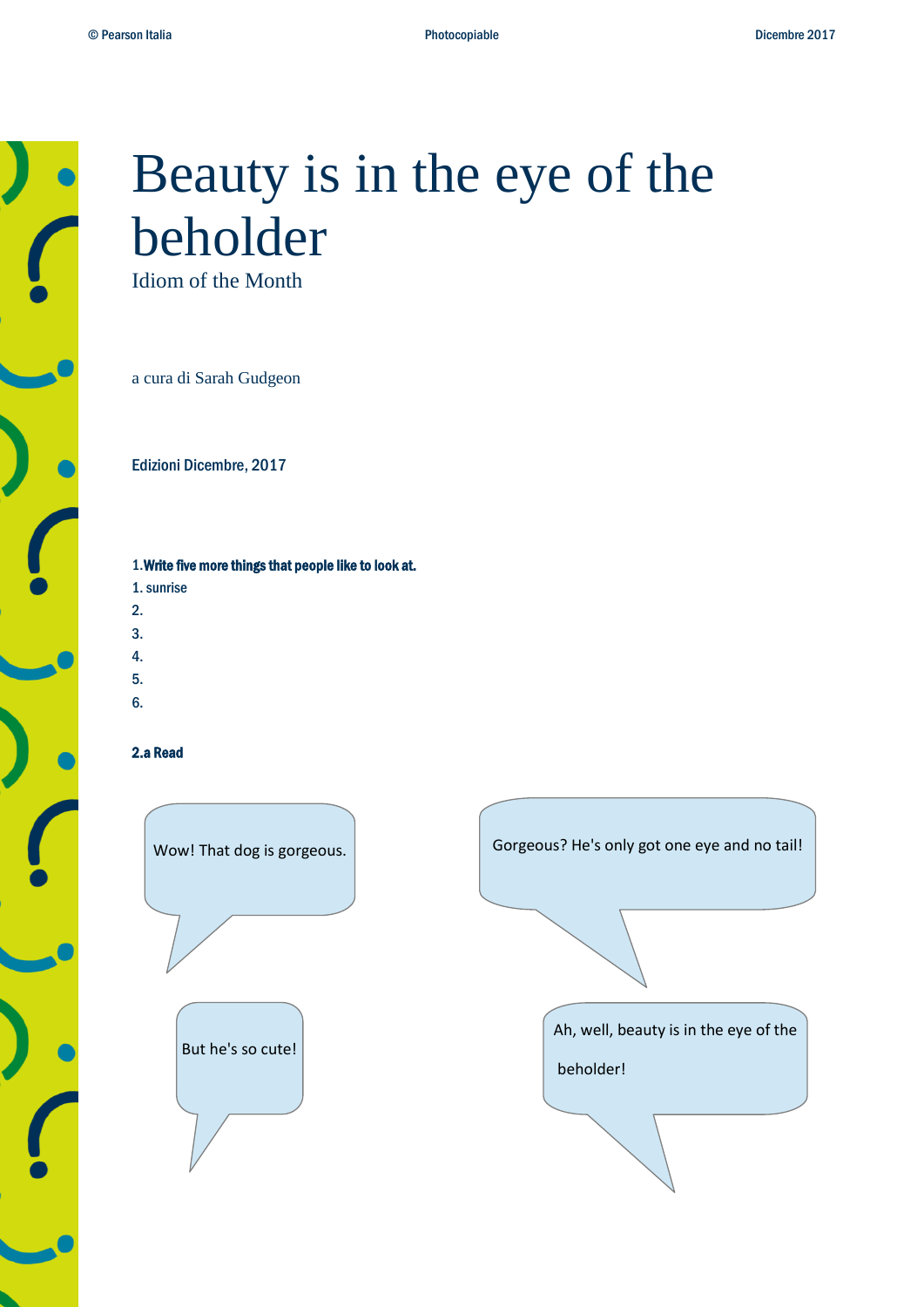## 2b. Complete

Everyone thinks my dog is really ugly but I think he's gorgeous – I guess

\_\_\_\_\_\_\_\_\_\_\_\_\_\_\_\_\_\_\_\_\_\_\_\_\_\_\_\_\_\_\_\_\_\_\_\_\_\_\_\_\_\_\_\_\_\_\_\_\_\_\_\_\_\_\_\_\_.

### 3.Read these idioms. Match each idiomatic phrase (a-f) to the correct definition., (1-6)

- a. My grandma always says that **beauty is only skin deep**: a person's character is more important.
- b. Jenny thinks Bad Bobby is really good-looking. I suppose beauty is in the eye of the beholder.
- c. My sister is going out with her friends tonight. She's dressed to kill.
- d. My mum was as pretty as a picture on her wedding day.
- e. My brother plays his music really loud at night. It's terrible. I need my beauty sleep.
- f. The dog down the street is as ugly as sin its face is squashed!

### 1....beautiful...

- 2....beauty is superficial...
- 3....rest...
- 4....glamorous...
- 5....very unattractive...
- 6. ...people have different opinions of what's beautiful...

### 4.Complete these sentences with an idiom from exercise 3.

- a. I go to bed early every night because I need my\_
- b. We shouldn't judge people on their looks because
- c.My granddad still says my grandma is beautiful; she's 89! I guess it's true that

| d. My little sister is                     | . She's beautiful. |
|--------------------------------------------|--------------------|
| e. The baboons at my local safari park are | . They're hideous! |

\_\_\_\_\_\_\_\_\_\_\_\_\_\_\_\_\_\_\_\_\_\_\_\_\_\_\_\_\_\_\_\_\_\_\_\_\_\_\_\_\_\_\_\_\_\_\_\_\_\_\_\_\_\_\_\_\_\_\_\_\_\_\_\_\_\_\_\_\_\_\_\_\_\_\_\_.

f. Wow! Look at Jayne in her new skirt and heels - she's \_\_

5.Talk to a partner. Discuss famous people and say who you think is attractive.